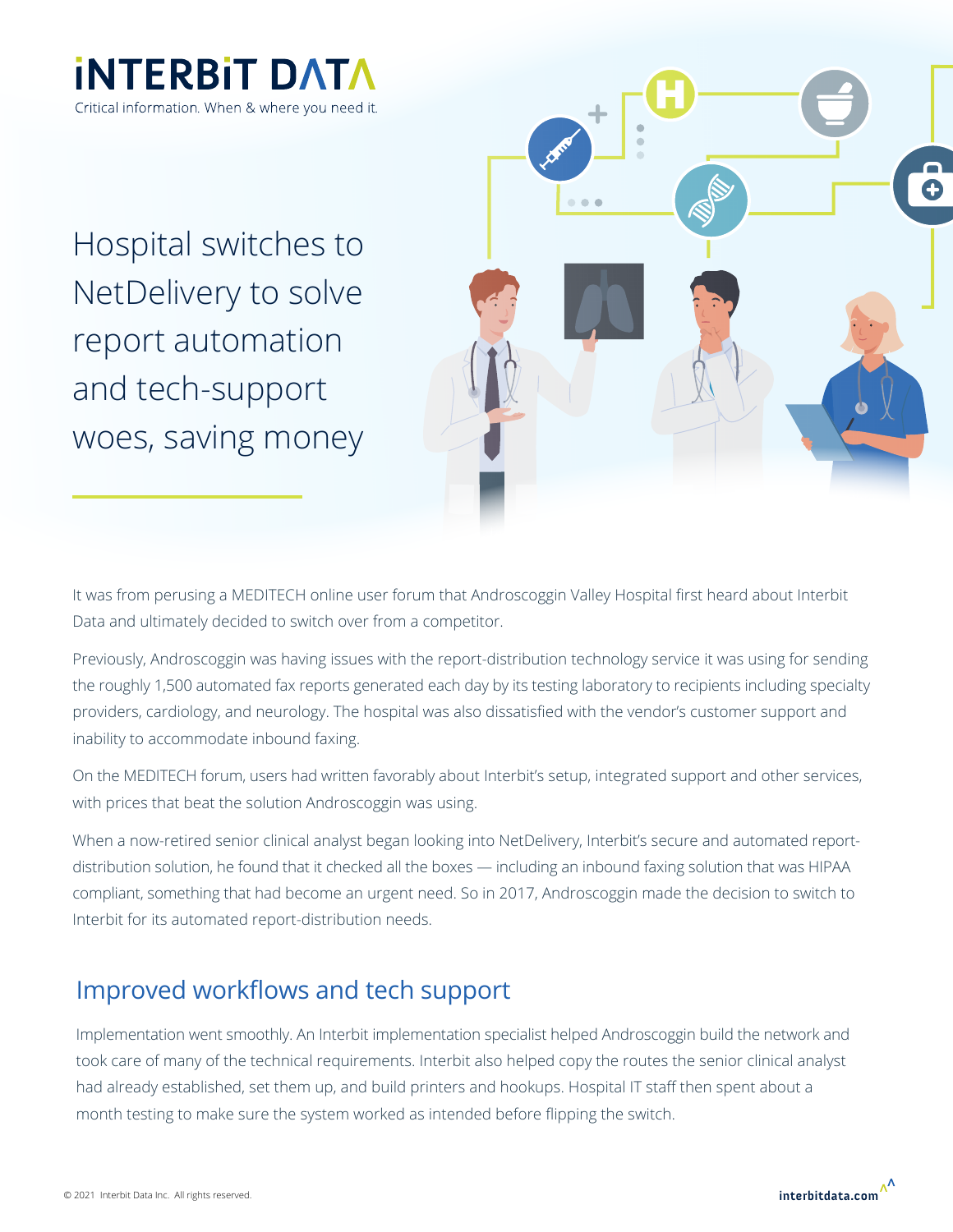One of the most immediate, noticeable benefits was the improved workflow for Androscoggin's lab reports, which had continued to experience glitches under the previous system despite becoming automated.

For example, Androscoggin likes to include all clinical providers involved in a patient's care, such as the primary care physician who sent the patient for consultation, as a recipient on any lab reports it sends. NetDelivery accommodates this process seamlessly and automatically; previously, employees had to manually fax reports to any clinical providers who weren't from the ordering office.

"We didn't realize that until we switched to Interbit," said Denis Delisle, Director of Information Technology at Androscoggin. "There was a full-time equivalent of somebody sitting there faxing all this stuff, and then that disappeared because we could now do it all automatically. So that was a huge change for us when we flipped over."

# "

...with NetDelivery Administrator, we've got a million different ways to look at it, slice and dice, see what's happening. And it's easy for us to track. It's just so reliable.

*— Denis Delisle, Director of Information Technology Androscoggin Valley Hospital*

# Another bonus: With Interbit's solutions, any changes to rules or routes are covered under the maintenance contract.

With that perk, Androscoggin staff learned that Interbit provides support when clients need help setting up smart routes or new rules, and it also lets them make changes on their own, both for no extra charge.

## Improved control

That level of customer support — and full control over the ability to make changes inside the platform — was a big improvement over the previous solution. Calls to the previous vendor concerning any other request cost extra, and the vendor had to perform the actual work.

"We found that limiting," Delisle said. "We expected to be able to expand routes and things, and anytime we changed anything, even to change the fonts in our report, it cost you 500 bucks, even though we had support. So support was only in case something broke. You want to change something, you paid for that. So that was another issue. The price for Interbit looked much more attractive, and we found them a lot easier to work with."

Other improvements were harder to explain.

For example, Androscoggin was having problems faxing to one of its major recipients, a family medicine practice.